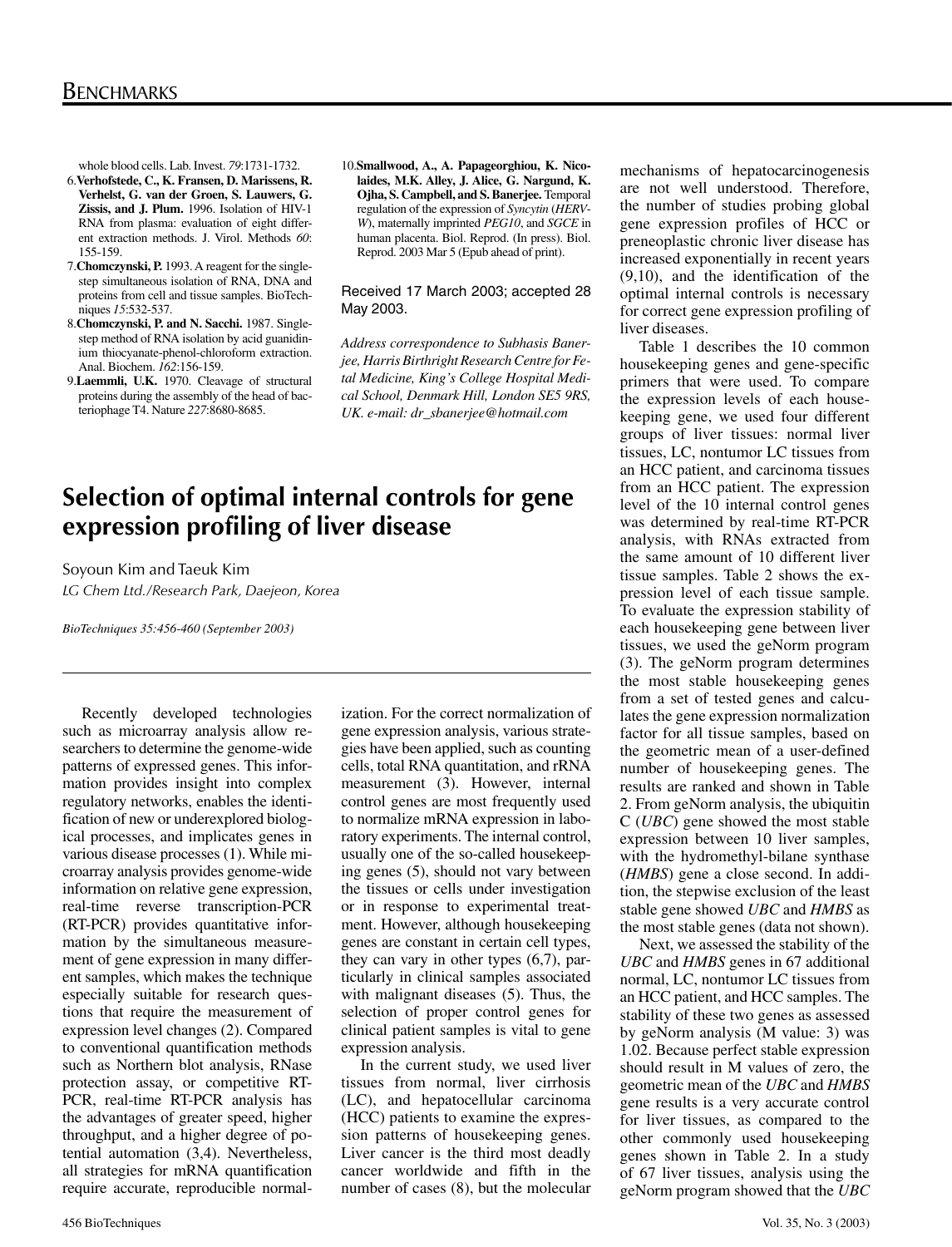# **BENCHMARKS**

| Gene                                                          | <b>Full Name</b>                                                                                    | <b>Forward Primera</b>         | Reverse Primer <sup>a</sup>   |  |  |  |  |  |  |  |  |
|---------------------------------------------------------------|-----------------------------------------------------------------------------------------------------|--------------------------------|-------------------------------|--|--|--|--|--|--|--|--|
| <b>RPL13A</b>                                                 | Ribosomal protein L13a                                                                              | 5'-CCTGGAGGAGAAGAGGAAAGAG-3'   | 5'-TTGAGGACCTCTGTGTATTTGTC-3' |  |  |  |  |  |  |  |  |
| TUB                                                           | B-Tubulin                                                                                           | 5'-TTCCAGCTGACCCACTCTCT-3'     | 5'-ACAGGGCCTCGTTATCAATG-3'    |  |  |  |  |  |  |  |  |
| <b>YWHAZ</b>                                                  | Tyrosine 3-mono-<br>oxygenase/tryptophan<br>5-monooxygenase activation<br>protein, zeta polypeptide | 5'-ACTTTTGGTACATTGTGGCTTCA-3'  | 5'-CCGCCAGGACAAACCAGTAT-3'    |  |  |  |  |  |  |  |  |
| <b>GAPDH</b>                                                  | Glyceraldehyde-<br>3-phosphate<br>dehydrogenase                                                     | 5'-TGCACCACCAACTGCTTAGC-3'     | 5'-GGCATGGACTGTGGTCATGAG-3'   |  |  |  |  |  |  |  |  |
| B2M                                                           | $\beta$ -2-Microglobulin                                                                            | 5'-TGCTGTCTCCATGTTTGATGTATC-3' | 5'-TCTCTGCTCCCCACCTCTAAG-3'   |  |  |  |  |  |  |  |  |
| <b>HMBS</b>                                                   | Hydromethyl-bilane synthase                                                                         | 5'-GGCAATGCGGCTGCAA-3'         | 5'-GGGTACCCACGCGAATCAC-3'     |  |  |  |  |  |  |  |  |
| <b>HPRT1</b>                                                  | Hypoxanthine phospho-<br>ribosyl-transferase1                                                       | 5'-TGACACTGGCAAAACAATGC-3'     | 5'-GGTCCTTTTCACCAGCAAGCT-3'   |  |  |  |  |  |  |  |  |
| <b>ACTB</b>                                                   | $\beta$ -Actin                                                                                      | 5'-CTGGAACGGTGAAGGTGAC-3'      | 5'-AAGGGACTTCCTGTAACAATGC-3'  |  |  |  |  |  |  |  |  |
| UBC                                                           | Ubiquitin C                                                                                         | 5'-CCTGGTGCTCCGTCTTAGAG-3'     | 5'-TTTCCCAGCAAAGATCAACC-3'    |  |  |  |  |  |  |  |  |
| CTBP1                                                         | C-Terminal binding protein 1                                                                        | 5'-TTCACCGTCAAGCAGATGAG-3'     | 5'-GGCTAAAGCTGAAGGGTTCC-3'    |  |  |  |  |  |  |  |  |
| <sup>a</sup> Primer sequences were modified from Reference 3. |                                                                                                     |                                |                               |  |  |  |  |  |  |  |  |

**Table 1. Housekeeping Genes Evaluated and Primer Sequences Used in this Study**

#### **Table 2. Housekeeping Gene Stability Results by RT-PCR**

| <b>Expression Levels of Genes from Same Amount of Liver Tissues<sup>a</sup></b><br>(Copy Numbers: 103) |        |         |         |         |                |                |                |                 |                 |                  |                                                          |                   |
|--------------------------------------------------------------------------------------------------------|--------|---------|---------|---------|----------------|----------------|----------------|-----------------|-----------------|------------------|----------------------------------------------------------|-------------------|
| Tissues/<br>Genes                                                                                      | 1<br>N | 2<br>LC | 3<br>LC | 4<br>LC | 5<br><b>NT</b> | 6<br><b>NT</b> | 7<br><b>NT</b> | 8<br><b>HCC</b> | 9<br><b>HCC</b> | 10<br><b>HCC</b> | geNorm<br><b>Stability</b><br><b>Result</b> <sup>b</sup> | Rank <sup>c</sup> |
| RPL13A                                                                                                 | 1095   | 1950    | 853     | 69      | 973            | 1142           | 973            | 927             | 15064           | 4048             | 2.50                                                     | 5                 |
| <b>TUB</b>                                                                                             | 12     | 23      | 19      | 100     | 9              | 13             | 10             | 58              | 0.001           | 6                | 6.13                                                     | 10                |
| YWHAZ                                                                                                  | 67     | 163     | 72      | 137     | 60             | 261            | 70             | 108             | 323             | 84               | 2.87                                                     | 8                 |
| <b>GAPDH</b>                                                                                           | 200    | 490     | 228     | 60      | 212            | 210            | 212            | 781             | 880             | 465              | 2.43                                                     | 4                 |
| B <sub>2</sub> M                                                                                       | 1016   | 3067    | 2334    | 5       | 1204           | 2432           | 1626           | 3894            | 805             | 445              | 2.60                                                     | 6                 |
| <b>HMBS</b>                                                                                            | 3      | 7       | 4       | 0.09    | 3              | 4              | 4              | 10              | 4               | 8                | 2.18                                                     | 2                 |
| HPRT1                                                                                                  | 6      | 9       | 4       | 0.01    | 4              | 5              | 3              | 3               | 14              | 7                | 2.26                                                     | 3                 |
| <b>ACTB</b>                                                                                            | 1294   | 3305    | 590     | 2749    | 1358           | 788            | 671            | 0.001           | 4169            | 1594             | 6.05                                                     | 9                 |
| <b>UBC</b>                                                                                             | 431    | 870     | 212     | 16      | 333            | 384            | 466            | 789             | 589             | 310              | 2.17                                                     |                   |
| CTBP1                                                                                                  | 3      | 10      | 7       | 0.01    | 5              | 6              | 6              | 14              | 15              | 6                | 2.69                                                     | 7                 |

N, normal liver tissues; LC, liver cirrhotic tissues from a cirrhosis patient; NT, nontumor liver cirrhotic tissues from a hepatocellular carcinoma patient; HCC, carcinoma tissues from a hepatocellular carcinoma patient.

aThe expression levels of each gene were obtained using real-time reverse transcription-PCR (RT-PCR) (see Table 3). Same RNA samples from each tissue were analyzed for 10 different housekeeping gene candidates. Whole samples were analyzed in the same real-time RT-PCR run with standards for each gene. All experiments were performed twice.

<sup>b</sup>For every control gene, the geNorm program determined the pairwise variation, with all other control genes as the standard deviation of the logarithmically transformed expression ratios. M, the internal control gene-stability measure, was defined as the average pairwise variation of a particular gene with all other control genes (3).

<sup>c</sup>Genes with the lowest M values have the most stable expression. Control genes are ranked by their expression stability.